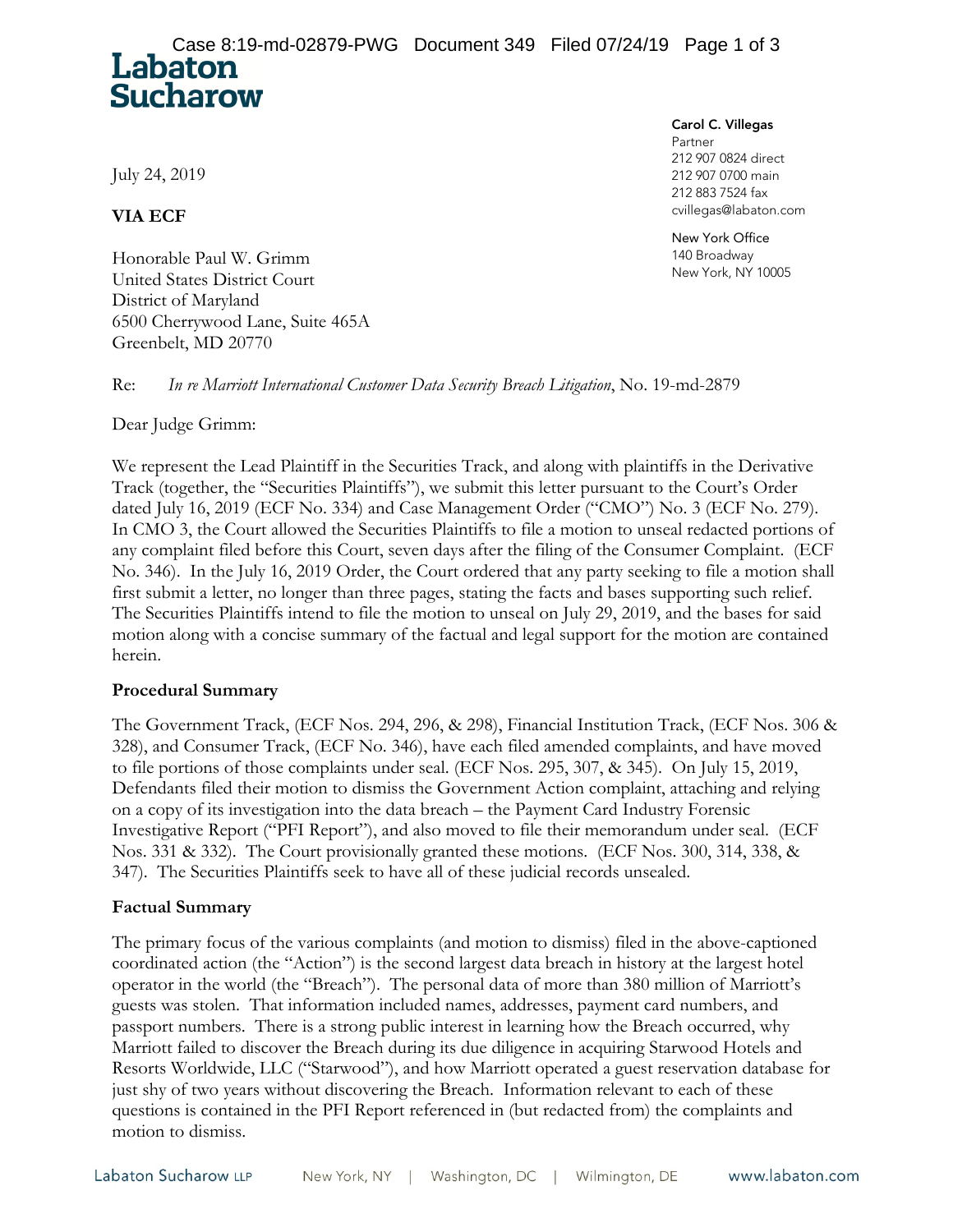Hon. Paul W. Grimm July 24, 2019

-

## **Legal Basis for Unsealing**

It is settled law that the First Amendment and common law protect the public's access to judicial records.1 *See Virginia Dep't of State Police v. Washington Post*, 386 F.3d 567, 575 (4th Cir. 2004). In order to overcome either the common law or First Amendment presumption of access, the party seeking to keep the information from the public must at least provide "specific and concrete" concerns to warrant sealing or redactions. *Smith v. Westminster Mgmt., LLC*, 2018 WL 572867, at \*5 (D. Md. Jan. 26, 2018). Merely attempting to avoid embarrassment, legal liability, or a harm to future business prospects are insufficient reasons under either standard to justify keeping information in judicial records from the public. *See id.* at \*4. The party seeking the sealing must overcome the interest of the general public, which includes the financial markets as Marriott is a publicly traded company. *Minter v. Wells Fargo Bank, N.A.*, 258 F.R.D. 118, 124 (D. Md. 2009) (holding "[l]awsuits and their conduct are of interest to Main Street and Wall Street"). Under the First Amendment protection, the party seeking to seal materials must articulate a "compelling government interest" and explain how any redactions are narrowly tailored to serve that interest. *Rushford v. New Yorker Magazine, Inc.*, 846 F.2d 249, 253 (4th Cir. 1988).

The test for determining whether a First Amendment right of access is available is: 1) "whether the place and process have historically been open to the press and general public," and 2) "whether public access plays a significant positive role in the functioning of the particular process in question." *Baltimore Sun Co. v. Goetz*, 886 F.2d 60, 64 (4th Cir. 1989). On the first factor, records filed in judicial proceedings "have been historically open to both the press and the public." *Brown v. Lorings*, 2014 WL 6687120, at \*3 (D. Md. Nov. 25, 2014). Additionally, the District of Maryland has held that the "already strong presumption of access is further strengthened when a document directly affects an adjudication, such as a complaint in a motion to dismiss proceeding." *Knight v. Mfrs. & Traders Tr. Co.*, 84 F. Supp. 3d 436, 446 (D. Md. 2015) (denying plaintiffs' motion to seal an amended complaint pursuant to confidentiality and protective orders). As to the second factor, "access to judicial records plays a positive role by ensuring transparency in the court system." *Brown*, 2014 WL 6687120, at \*3.

Under the District of Maryland common law, which applies to all judicial records, in order to rebut the presumption of access, the party seeking to seal or redact a document must show "significant" individual interests that "heavily outweigh the public interests in access." *Washington Post*, 386 F.3d at 575. Regardless of whether the presumptive right of access is protected by the First Amendment or arises under common law, it "may be abrogated only in unusual circumstances." *Id*. at 576. Courts may grant motions to seal to protect sensitive personal information, such as detailed medical records, or trade secrets. *Minter*, 258 F.R.D. at 122-23. In weighing the public interest against the interests asserted by a party seeking to seal or redact, courts consider several factors, including (1) whether the records are sought for an improper purpose; (2) whether release would enhance public understanding of an important historical event; and (3) whether the public already has access to the information contained in the records. *Washington Post*, 386 F.3d at 575.

<sup>1</sup> A document is considered a "judicial record" if it "will play a role in the decisionmaking process of the Court." *Smith*, 2018 WL 572867, at \*4.